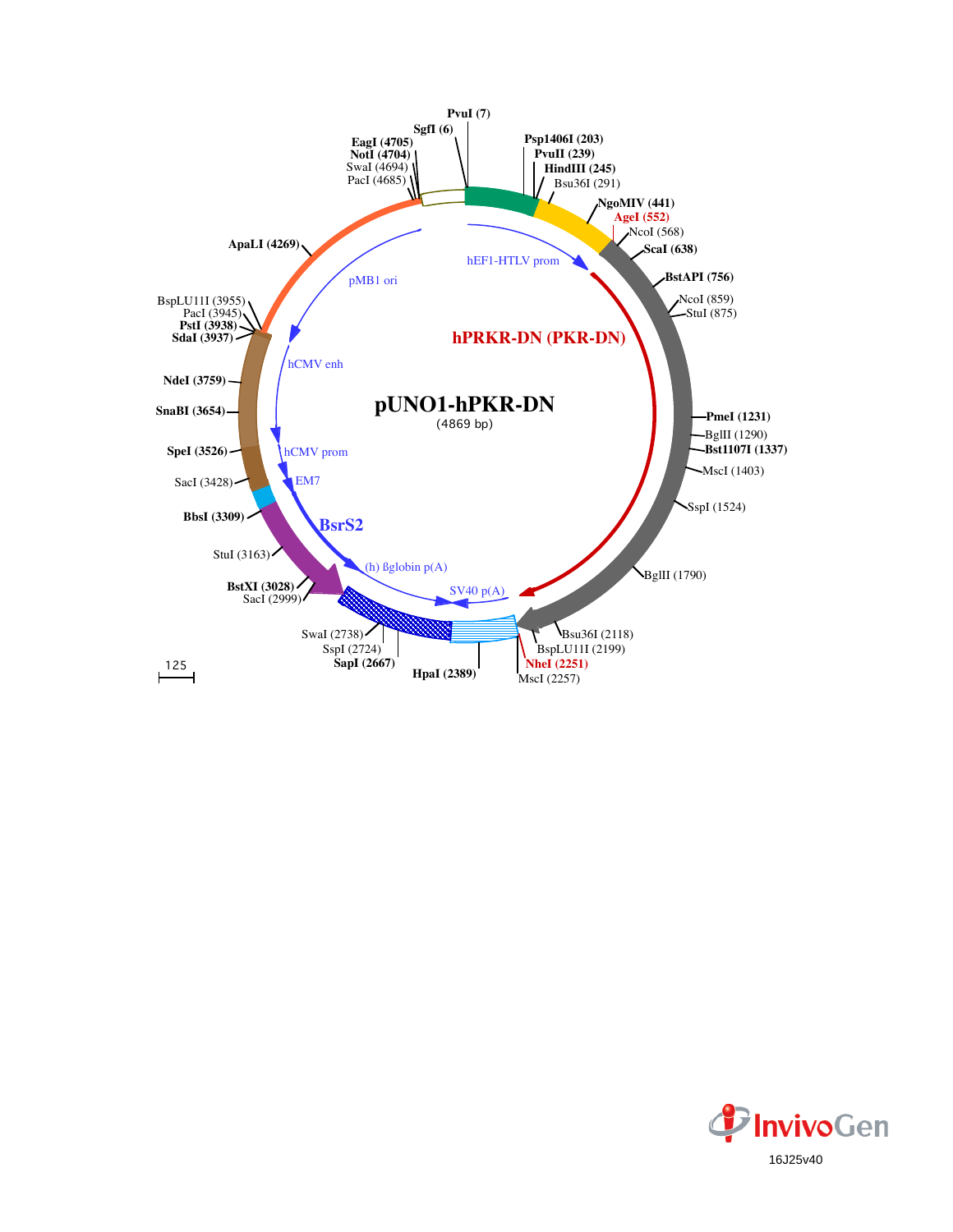|                    | PvuI $(7)$<br>SgfI $(6)$                                                                                                                                                                                                                                                                                                                                                                                                                                                     |
|--------------------|------------------------------------------------------------------------------------------------------------------------------------------------------------------------------------------------------------------------------------------------------------------------------------------------------------------------------------------------------------------------------------------------------------------------------------------------------------------------------|
|                    | 1 GGATCTGCGATCGCTCCGGTGCCCGTCAGTGGGCAGAGCGCACATCGCCCACAGTCCCCGAGAAGTTGGGGGGAGGGTCGGCAATTGAACGGGTGCCTA                                                                                                                                                                                                                                                                                                                                                                        |
| 101                | GAGAAGGTGGGGGGGTAAACTGGGAAAGTGATGTCGTGTATGCCGCCTTTTTTCCCGAGGGTGGGGAGAACCGTATATAAGTGCAGTAGTCGCC                                                                                                                                                                                                                                                                                                                                                                               |
| 201                | $HindIII$ (245)<br><b>PvuII</b> (239)<br>Psp1406I (203)<br>Bsu36I (291)                                                                                                                                                                                                                                                                                                                                                                                                      |
| 301                | GCCATCCACGCCGGTTGAGTCGCGTTCTGCCGCCTCCCGCCTGTGGTGCCTCCTGAACTGCGTCCGCCGTCTAGGTAAGTTTAAAGCTCAGGTCGAGACC                                                                                                                                                                                                                                                                                                                                                                         |
| 401                | NgoMIV(441)                                                                                                                                                                                                                                                                                                                                                                                                                                                                  |
| 501                | AgeI $(552)$<br>NcoI $(568)$<br>TCTGTTCTGCGCCGTTACAGATCCAAGCTGTGACCGGCGCCTACCTGAGATCACCGGTAGGAGGGCCACCATGGCTGGTGATCTTTCAGCAGGTTTCTTC<br>1 <sup>M</sup> M A G D L S A G<br>- FF                                                                                                                                                                                                                                                                                               |
|                    | <b>ScaI</b> (638)<br>601 ATGGAGGAACTTAATACATACCGTCAGAAGCAGGGAGTAGTACTTAAATATCAAGAACTGCCTAATTCAGGACCTCCACATGATAGGAGGTTTACATTTC<br>11 M E E L N T Y R Q K Q G V V L K Y Q E L P N S G P P H<br>D<br>R R F T F                                                                                                                                                                                                                                                                  |
|                    | <b>BstAPI</b> (756)<br>F P E G<br>G<br>R<br>SKKEAKNAAAKLAVE<br>44 ▶ Q V<br>$\mathbf{I}$<br>D<br>G<br>R<br>Ε<br>- E<br>ILNK<br>$\sim$ 1.00<br>NcoI (859)<br>StuI (875)                                                                                                                                                                                                                                                                                                        |
| 77                 | 801 GGAAAAGAAGGCAGTTAGTCCTTTATTATTGACAACAACGAATTCTTCAGAAGGATTATCCATGGGGAATTACATAGGCCTTATCAATAGAATTGCCCAG<br>T T T N S S E G L S M G N Y<br>E K K A V<br>-S<br>$\mathsf{P}$<br>IG L<br>IN RIAO<br>$\mathsf L$<br>111P K K R L T V N Y E Q C A S G V H G P E G F H Y K C K M G Q K<br>-E<br>Y S                                                                                                                                                                                |
| 144 ▶ │<br>177     | 1001 TTGGTACAGGTTCTACTAAACAGGAAGCAAAACAATTGGCCGCTAAACTTGCATATCTTCAGATATTATCAGAAGAAACCTCAGTGAAATCTGACTACCT<br>G<br>T G<br>S T K Q E A K Q L A A K L A Y L Q I L S E<br>Æ<br>$\top$<br>S V K<br>- S<br><b>D</b><br>1101 GTCCTCTGGTTCTTTTGCTACTACGTGTGAGTCCCAAAGCAACTCTTTAGTGACCAGCACACTCGCTTCTGAATCATCATCTGAAGGTGACTTCTCAGCA<br>C E S Q S N S L V T S T L A<br><sub>S</sub><br>S.<br>S.<br>G<br>-S<br>$\top$<br>Ε<br>S.<br>S.<br>S.<br>E G<br>- D<br>- F<br>S A<br>A<br>$\top$ |
| 211                | PmeI (1231)<br>BglII (1290)<br>D T<br>S E<br>$\blacksquare$<br>- S<br><b>D</b><br>S L N S S S L L M N G L R N N O R K A K R S L<br>-N<br>-S                                                                                                                                                                                                                                                                                                                                  |
| $744$ $\uparrow$ A | Bst1107I (1337)<br>L P D M K E T K Y T V D K R F<br>P R F<br>D<br>G M D<br>FK E<br>- I E<br>$\Box$ G<br>SG G<br>- L                                                                                                                                                                                                                                                                                                                                                          |
| 277                | MscI (1403)<br>1401 ATTTGGCCAAGTTTTCAAAGCAAAACACAGAATTGACGGAAAGACTTACGTTATTAAACGTGTTAAATATAATAACGAGAAGGCGGAGCGTGAAGTAAAA<br>KAKHRID GKTYVIKRVKYNNEKAE<br>EV K<br>O V<br>- F<br>R<br>SspI (1524)                                                                                                                                                                                                                                                                              |
|                    | 311 A L A K L D H V N<br>IVHYNGCWDGFDYDPETSDDSLES<br>1601 GTGATTATGATCCTGAGAACAGCAAAAATAGTTCAAGGTCAAAGACTAAGGAATTCTGTGATAAAGGGACCTTGGAACAATGGATTGAAAAAAGAAGAGGG<br>344 S D Y D P E N S K N S S R S K T K E F C D K G T L E O W<br>I E K R R G<br>BglII (1790)                                                                                                                                                                                                                |
|                    | 377 EKLD K V L A L E L F E Q I T K G V D Y I H S K K L<br>I H R D L K<br>1801 CCAAGTAATATATTCTTAGTAGATACAAAACAAGTAAAGATTGGAGACTTTGGACTTGTAACATCTCTGAAAAATGATGGAAAGCGAACAAGGAGTAAGG<br>411 PSN IFL V D T K Q V K I G D F G L V T S L K N D G K R T R S K                                                                                                                                                                                                                      |
| 477 ▶              | 1901 GAACTTTGCGATACATGAGCCCAGAACAGATTTCTTCGCAAGACTATGGAAAGGAAGTGGACCTCTACGCTTTGGGGCTAATTCTTGCTGAACTTCTTCA<br>444▶ G T L R Y M S P E Q I S S Q D Y G K E V D L Y A L G<br>ILA E<br>L L H<br>- L<br>2001 TGTATGTGACACTGCTTTTGAAACATCAAAGTTTTTCACAGACCTACGGGATGGCATCATCTCAGATATATTTGATAAAAAAAGAAAAACTCTTCTACAG<br>V C D T A F E T S K F F T D L R D G<br>IISD<br>I F D K K E K T L L Q<br>Bsu36I (2118)                                                                         |
|                    | BspLU11I (2199)<br>2101 AAATTACTCTCAAAGAAACCTGAGGATCGACCTAACACATCTGAAATACTAAGGACCTTGACTGTGTGGAAGAAAAGCCCAGAGAAAAATGAACGACACA<br>511) K L L S K K P E D R P N T S E I L R T L T V W K K S P E K N E R H<br>MscI (2257)                                                                                                                                                                                                                                                        |
|                    | <b>NheI</b> (2251)<br>2201 CATGTTAGAGCCCTTCTGAAAAAGTATCCTGCTTCTGATATGCAGTTTTCCGCTAGCTGGCCAGACATGATAAGATACATTGATGAGTTTGGACAAACCA<br>$544$ $\uparrow$ $\uparrow$ $\uparrow$ $\uparrow$                                                                                                                                                                                                                                                                                         |
|                    | <b>HpaI</b> (2389)<br>2301 CAACTAGAATGCAGTGAAAAAAATGCTTTATTTGTGAAATTTGTGATGCTATTGCTTTATTTGTAACCATTATAAGCTGCAATAAACAAGTTAACAACAA                                                                                                                                                                                                                                                                                                                                              |
|                    | 2401 CAATTGCATTCATTTTATGTTTCAGGTTCAGGGGGAGGTGTGGGAGGTTTTTTTAAAGCAAGTAAAACCTCTACAAATGTGGTATGGAATTCTAAAATACA                                                                                                                                                                                                                                                                                                                                                                   |